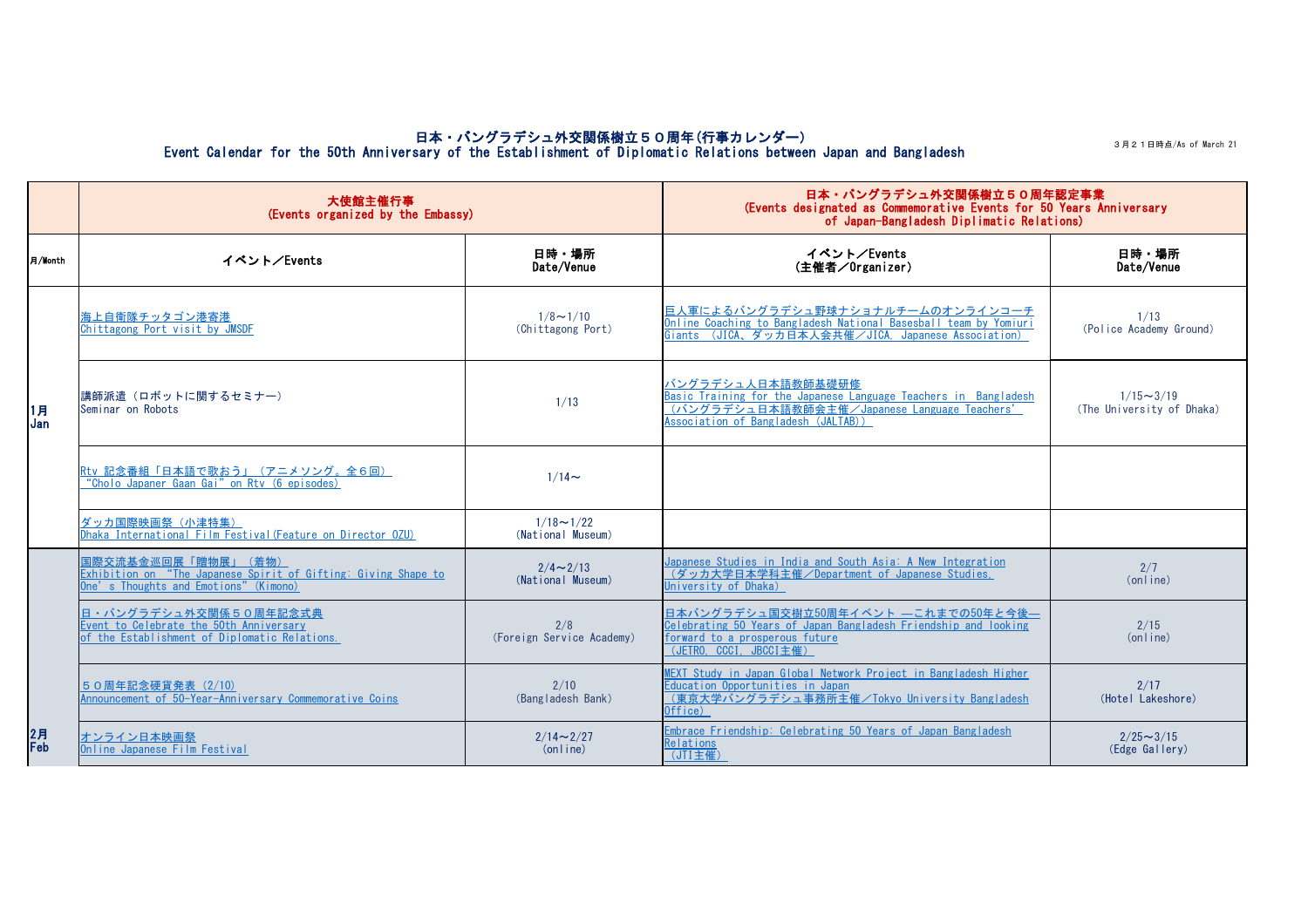|                  | Rtv「あさが来た」放映開始<br>"Here Comes Asa!" (156 episodes)                                                                                  | From $2/15$ on Rtv<br>At 5 pm every TUE & WED<br>(Rebroadcast at 7 am every WED &<br>THU) |                                                                                                                                                                                                                                                    |                                                                                           |
|------------------|-------------------------------------------------------------------------------------------------------------------------------------|-------------------------------------------------------------------------------------------|----------------------------------------------------------------------------------------------------------------------------------------------------------------------------------------------------------------------------------------------------|-------------------------------------------------------------------------------------------|
|                  | 日本語弁論大会<br>Japanese Speech Contest                                                                                                  | 2/26<br>(Nascent Gardenia)                                                                |                                                                                                                                                                                                                                                    |                                                                                           |
|                  | <u><b>I</b>Geopolitics</u> of Indo-Pacific and Reconnecting the Bay of Bengal<br>Littorals」セミナー                                     | 2/28<br>(BIISS)                                                                           |                                                                                                                                                                                                                                                    |                                                                                           |
| 3月<br>Mar        | 日本映画上映会<br>Japanese Film Festival                                                                                                   | 3/3, 4, 6, 7                                                                              | 経済セミナー「次の発展過程に向けた日本・バングラデシュパートナーシップ」<br>Dialogue on "Bangladesh-Japan Partnership for the Next Development Journey'<br><u>(Centre for Policy Dialogue主催)</u>                                                                                       | 3/16<br>(Westin Hotel)                                                                    |
|                  | 5 真展「1973年のシェイク・ムジブル・ラーマン首相訪日」<br>The Photo Exhibition on "A Visit to Japan by Bangabandhu Sheikh<br><u>Mujibur Rahman in 1973"</u> | $3/10 \sim 26$<br>(Liberation War Museum)                                                 | バングラデシュ経済特区 開発契約署名式・起工式<br>Development Agreement Signing and Commencement Ceremony of BSEZ<br>(バングラデシュ経済特区主催/BSEZ)                                                                                                                                 | 3/16<br>(Westin Hotel)                                                                    |
|                  | The Presitige Magazine 日本特集記事<br>The Presitige Magazine: Feature Articles on Japan                                                  | From Jan - March<br>(Monthly regular feature)                                             | International Hybrid Conference on Post-COVID Japan: Economy, Politics,<br>Society, Culture and Literature<br>(ダッカ大学日本学科主催)                                                                                                                        | $3/18 - 19$<br>(The Department of Japanese<br>Studies, University of Dhaka and<br>Online) |
|                  | 記念写真集「1973年のシェイク・ムジブル・ラーマン首相訪日」<br>The Photo Book on "A Visit to Japan by Bangabandhu Sheikh Mujibur<br>Rahman in 1973"             | 発刊時期未定/TBA                                                                                | 日本企業-ダッカエ科短期大学・ダッカ女子工科短期大学 オンライン産学連携<br>フェア2022<br>Online industry-academia collaboration event between Japanese companies and<br>polytechnic institutes 2022<br>(JICA主催)                                                                          | 3/23, 24<br>(online)                                                                      |
|                  |                                                                                                                                     |                                                                                           | 日本バングラデシュ国交樹立50周年記念カレンダー配布<br>Calendar to celebrate the 50th anniversary of the establishment of Diplomatic<br>relations between Japan and Bangladesh for Members of Japanese Association<br>in Dhaka<br>(ダッカ日本人会主催/Japanese Association in Dhaka) | 3月中<br>(within March)                                                                     |
| 4月<br>Apr        | 日本理解促進番組 (シーズン2)<br>Japan related TV programs (Season 2)                                                                            | From April - May<br>On Rtv                                                                |                                                                                                                                                                                                                                                    |                                                                                           |
|                  | ボンゴボンドゥ訪日動画上映会<br>Movie on Bongobondhu's visit to Japan                                                                             | 日時未定/TBA<br>(Foreign Service Academy)                                                     |                                                                                                                                                                                                                                                    |                                                                                           |
| 5月<br><b>May</b> |                                                                                                                                     |                                                                                           |                                                                                                                                                                                                                                                    |                                                                                           |
| 6月<br>Jun        |                                                                                                                                     |                                                                                           |                                                                                                                                                                                                                                                    |                                                                                           |